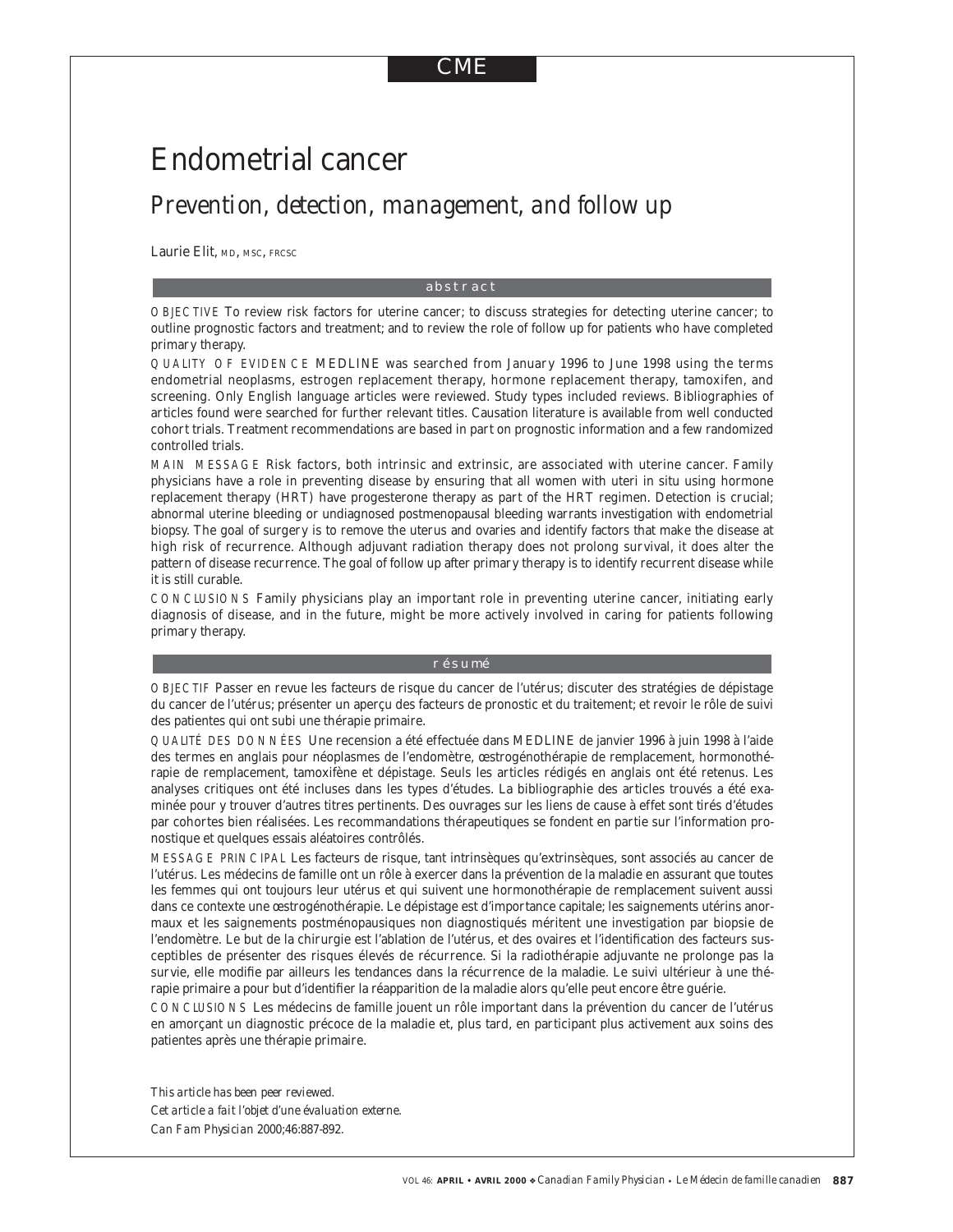ndometrial cancer is the most common gynecologic malignancy; 3300 Canadian women are affected annually. It ranks in incidence behind breast, bowel, and lung cancer.1 Family physicians have an important role in preventing endometrial cancer by appropriate use of postmenopausal hormone replacement therapy (HRT). Family doctors can facilitate early diagnosis of cancer by initiating investigations or referral when abnormal bleeding occurs, especially during or after menopause. Important investigations include endometrial biopsy and possibly ultrasound. *E*

A new role for family doctors includes ongoing follow up of patients who have undergone initial therapy for endometrial cancer. This paper aims:

- to review risk factors for uterine cancer;
- to discuss available strategies for detecting uterine cancer;
- to review briefly prognostic factors and treatment; and
- to review the role of family doctors in following up patients who have received primary therapy.

### **Quality of evidence**

MEDLINE was searched from January 1996 to June 1998 using the terms endometrial neoplasms, estrogen replacement therapy, HRT, tamoxifen, screening, English language, and study type (including reviews). Bibliographies of articles found were searched for further relevant titles. Articles with the highest level of evidence were used as the basis for comments on each objective. Causation literature was available from well conducted cohort trials. Treatment recommendations are based in part on prognostic information and a few randomized controlled trials. Level of evidence as described by Browman et al<sup>2</sup> will be noted.

*Risk factors for endometrial cancer.* The cause of uterine cancer is unknown; however, patients present in one of two scenarios. First, if a woman has taken unopposed estrogen, cancer can arise in a hyperplastic endometrium. Second, the cancer arises in an atrophic endometrium where the carcinogen is unknown but prognosis is poorer. A woman can be at risk of endometrial cancer because of intrinsic or extrinsic factors. 

**Dr Elit** *is a Gynecologic Oncologist and an Assistant Professor at the Hamilton Regional Cancer Centre in Ontario. This material was first presented at the Annual Update for Family Physicians, Obstetricians, and Gynecologists on October 21, 1998.*

*Intrinsic risk factors:* Intrinsic factors include factors that are a part of a woman's constitution. Onset of menarche before the age of 12 confers an increased risk of developing uterine cancer (OR=2.6, 95% CI 1.3 -5.0).3 Nulliparity increases the relative risk of uterine cancer threefold. Menopause occurring after age 50 increases risk of endometrial cancer (menopause at 51 to 55, OR = 1.69, 95% CI 1.06 - 2.68; menopause between 55 and 64, OR = 3.08, 95% CI 1.71 - 5.56).<sup>3</sup>

Fat tissue predisposes obese women to uterine cancer by increasing unopposed estrone stimulation of the endometrial lining. Women who are 30 pounds over ideal body weight have a threefold increase in risk, and those who are 50 pounds over ideal weight have a 10-fold increased risk.<sup>3</sup> Lynch syndrome II includes multiple adenocarcinoma, such as familial colon cancer and a high rate of ovarian, endometrial, and breast cancer and other malignancies of the gastrointestinal and genitourinary system. Tumours of the ovary, such as granulosa cell tumours, liberate estrogen and might be associated with endometrial hyperplasia or cancer (level 3-5 evidence<sup>2</sup>).

*Extrinsic risk factors:* Extrinsic risk factors that predispose women to develop endometrial cancer involve unopposed estrogenic stimulation of the uterus. Unopposed postmenopausal estrogen replacement therapy (ERT) in women with uteri has been clearly shown to cause endometrial cancer (risk increase four to 15 times). $2$  We continue to see patients receiving unopposed ERT, and typically they are women who have taken ERT for a long period with continual renewing of prescriptions and little or no gynecologic assessment.

Often, cervical cancer patients who have become menopausal as a result of external beam radiation present with enlarged uteri, as they have been inappropriately prescribed ERT only. Hormone replacement therapy for women with uteri in place must include addition of either cyclic or continual progesterone that will cause a medical slough of the hyperplastic endometrium. Adding progesterone to ERT appears to decrease the rate of uterine cancer to that of the general population. $4$  As a result, patients taking HRT need investigations only when bleeding occurs at unexpected times. If bleeding occurs at any time other than the expected time for withdrawal bleeding in patients on a cyclic schedule of estrogen and progesterone, patients require an endometrial aspirate. If bleeding occurs at any time after the first 9 to 12 months in patients taking continuous combined estrogen and progesterone, patients should have an endometrial aspirate (level 3-5 evidence).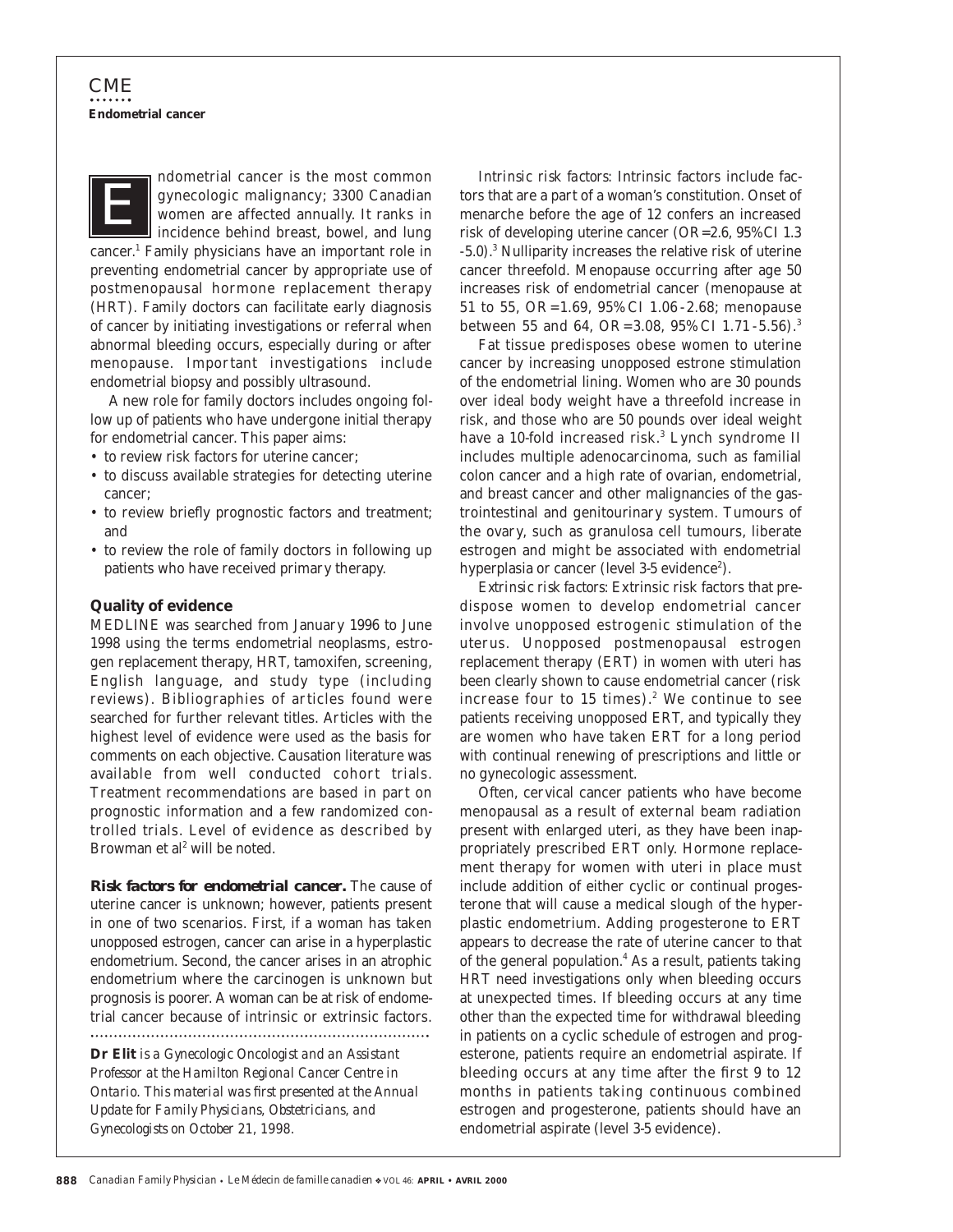*Tamoxifen and endometrial cancer:* Killackey and associates<sup>5</sup> first reported an association between uterine cancer and tamoxifen in women who were using the drug to prevent recurrent breast cancer. The National Surgical Adjuvant Breast and Bowel Project (NSABP) B14 randomized controlled trial (RCT) addressed the benefits of tamoxifen versus placebo in estrogen-receptor positive and node-negative breast cancer patients.<sup>6</sup> Approximately 2843 women participated in this trial.

Endometrial polyps occurred in 36% of the tamoxifen patients and 10% of the placebo group. The rate of endometrial cancer was 7.5-fold higher in the tamoxifen group (level 1 evidence). Most of the endometrial cancers (88%) were stage 1 and 78% were low-grade lesions. The rate of uterine cancer was  $0.2/1000$  in the placebo group and  $1.6/1000$  in the tamoxifen group. The cumulative rate of breast cancer relapses was reduced from 227.8/1 000 in the placebo group to 123.5/1 000 in the tamoxifen group. Results of this trial showed that tamoxifen increases the risk and morbidity associated with endometrial cancer, but that the beneficial effects of tamoxifen for preventing recurrent breast cancer far outweighed the risk of endometrial cancer.

So how should we monitor the gynecologic health of a patient receiving tamoxifen? Barakat and colleagues<sup>3</sup> prospectively attempted endometrial aspiration for 126 women taking tamoxifen: 4.8% of aspirations were unsuccessful due to cervical stenosis, 5.8% of patients were noncompliant, 4% of samples were abnormal, and an additional 6% of patients had to undergo dilation and curettage for abnormal bleeding. Given that the annual risk of endometrial cancer is 2 to 3 in 1000, and given that it was difficult to obtain samples in 10% of women and that abnormal histology was usually associated with abnormal vaginal bleeding, annual screening for asymptomatic women is not supported (level 5 evidence).

*Diagnosis of endometrial cancer.* There are many ways to obtain supporting evidence for endometrial cancer. For example, a Pap smear showing adenocarcinoma cells likely of uterine origin mandates further investigation. A thickened endometrial echo on a transvaginal ultrasound also warrants further assessment.<sup>7</sup> Kedar and coworkers<sup>8</sup> showed that an endometrial stripe greater than or equal to 8 mm is associated with atypical hyperplasia or polyps. Lahti and associates showed that, if endometrial thickness is 5 mm or greater in postmenopausal women, 51.2% will have normal

results but no abnormal results will be missed (level  $5$  evidence).<sup>7,9</sup>

Definitive diagnosis of endometrial cancer is made only by endometrial biopsy. Initially, this should be conducted in the office using one of many endometrial aspiration devices (such as the Pipelle or Vabra). Family doctors or gynecologists can do office endometrial aspirations (sensitivity 67%, specificity 99%, positive predictive value 93%, negative predictive value 96%10). In circumstances where ultrasound shows thickened endometrium and biopsy is not diagnostic or where endometrial aspiration cannot be completed, patients should undergo dilation and curettage under general anesthesia. Hysteroscopic assessment of the uterus can help to identify the area of abnormality and to obtain directed biopsies.

Once patients have been diagnosed as having endometrial cancer, they should be assessed by either a gynecologist or a gynecologic oncologist. A gynecologic oncologist should be involved if a patient has advanced cancer or if there is a serous or clear cell cancer.

### *Management of endometrial carcinoma*

*Prognostic factors:* Seventy-five percent of all patients with uterine cancer have stage 1 disease (cancer confined to the uterus), so this discussion of prognostic factors will be limited to this setting. The literature on poor prognostic factors is difficult to interpret because the outcome variable of interest is survival but most authors use surrogate end points like risk of recurrent disease or positive nodal status at time of diagnosis.

Malkasian et al<sup>3</sup> showed that, as age increases, so does risk of disease recurrence (17.5% of women older than 60 had recurrences compared with 8.5% of women younger than 60). The FIGO (International Federation of Gynecologists and Obstetricians) staging system before 1988 was clinical, and stage 1 uterine cancer was subdivided on the basis of uterine length being greater or less than 8 cm. The poor prognosis of large uterine size was reflected in the higher rate of positive pelvic nodes (12% vs 8%) and positive para-aortic nodes (7% vs 3%). The FIGO system now uses surgical staging, which subdivides stage 1 on the basis of depth of myometrial invasion. Multivariate analysis has shown that myometrial invasion is the strongest predictive factor for recurrent disease. Depth of tumour penetration into the myometrium is associated with nodal spread of disease.

Histologies that, regardless of grade, have an unfavourable prognosis are adenosquamous, serous,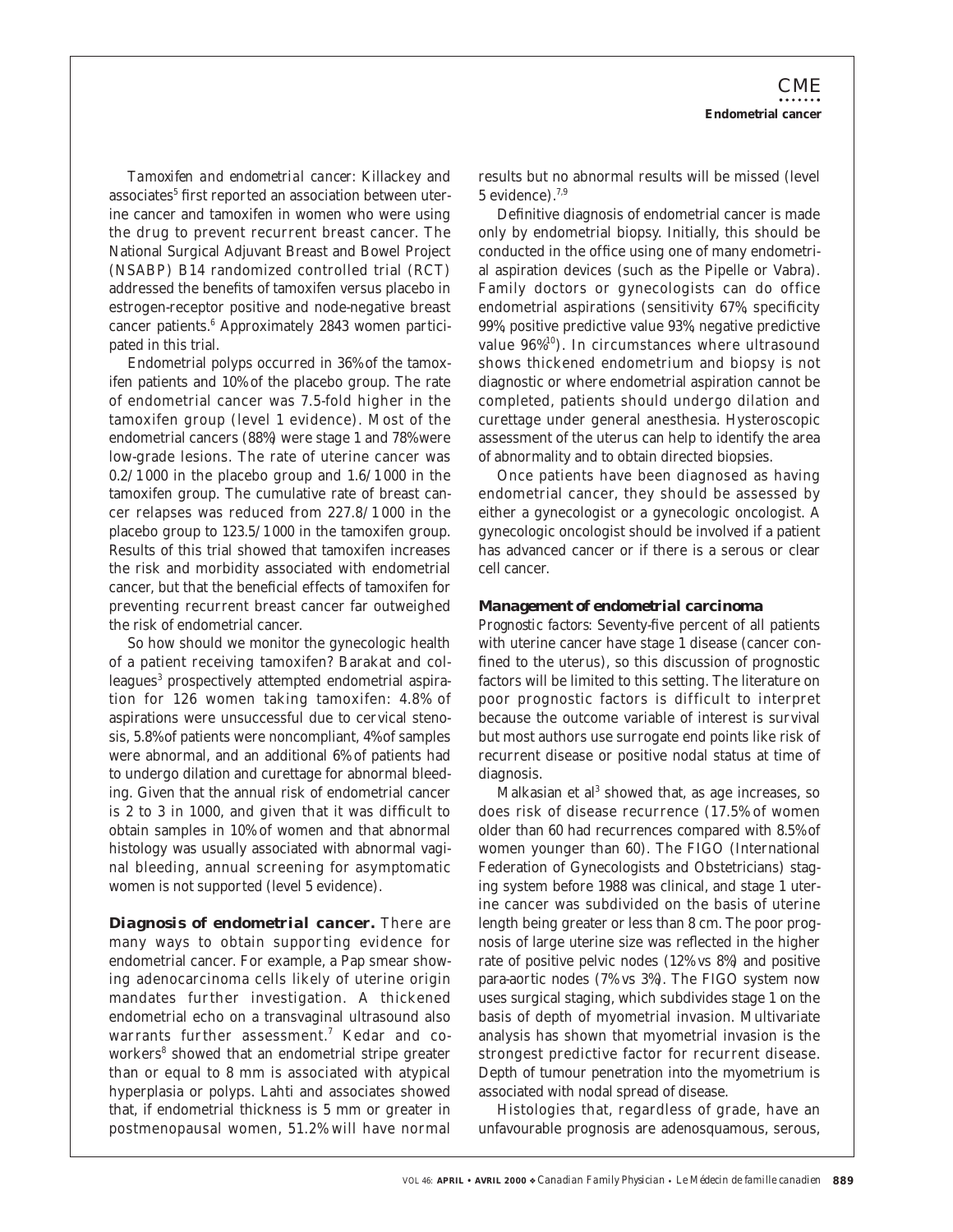and clear cell adenocarcinoma. Adenosquamous and clear-cell cancers have a propensity to spread to nodes early in the course of disease. Serous cancer has a propensity to involve peritoneal surfaces, so initial surgery warrants staging as in ovarian cancer; this includes an omentectomy and multiple peritoneal biopsies to ensure there is no microscopic upper abdominal disease.

Increasing grade is associated with greater depth of invasion and an increased risk of positive nodal disease. Grade 1 is defined as highly differentiated adenomatous carcinoma. Grade 2 is defined as moderately differentiated adenomatous carcinoma with partly solid areas. Grade 3 is defined as predominantly solid or entirely undifferentiated carcinoma. Patients with stage 1 disease who had vascular space involvement (VSI) account for 26.7% of deaths; those without VSI account for  $9.1\%$  ( $P < .01$ ).<sup>11</sup> Positive peritoneal cytology accounts for 14% of deaths compared with negative cytology, which accounts for 9.7%.<sup>12</sup> Presence of estrogen or progesterone receptors correlates with lower grade and thus better prognostic disease.<sup>3</sup>

Prognostic factors that account for most of the treatment failures are grade and depth of invasion (level 5 evidence).

*Surgical therapy for endometrial cancer:* Endometrial cancer is treated initially by a surgical procedure that is completed through a vertical incision, and washings are taken on entry into the peritoneal cavity. To rule out metastasis, thorough exploration of the abdomen, assessing the peritoneal surfaces, liver, spleen, kidneys, bowel, bladder, and pelvic and para-aortic nodes, is required. The uterus, cervix, fallopian tubes, and ovaries are removed. An RCT is being conducted through the Gynecologic Oncology Group (LAP2 or GOG 9301) to evaluate whether the same staging and histologic information can be obtained by laparoscopy<sup>13</sup> (level 1-2 evidence).

*Adjuvant therapy:* A decision to offer adjuvant therapy is usually based on risk of vaginal or pelvic

|  |  |  |                                  | Table 1. Studies on the outcome of follow up |  |
|--|--|--|----------------------------------|----------------------------------------------|--|
|  |  |  | for patients with uterine cancer |                                              |  |

|                                 |                                                     |                   | <b>DIAGNOSIS METHOD</b> |                                                           |
|---------------------------------|-----------------------------------------------------|-------------------|-------------------------|-----------------------------------------------------------|
| <b>STUDY</b>                    | <b>CASES OF</b><br><b>LITERINE</b><br><b>CANCER</b> | <b>RECURRENCE</b> | <b>CLINICAL</b>         | <b>I ARORATORY:</b><br><b>ROUTINE</b><br><b>FOLLOW UP</b> |
| Shumsky et al <sup>16</sup> 435 |                                                     | 53                | GP 34 (75%)             | 11 (21%)                                                  |
| Berchuk et al <sup>15</sup>     | - 354                                               | 44 (12%)          | Symptoms (84%) No data  |                                                           |
| Agboola et al $^{17}$           | 432                                                 | 50 (11.6%)        | No data                 | No data                                                   |

recurrence, and the surrogate end point here again is risk of nodal disease. Although it is well accepted that adjuvant pelvic radiotherapy does not improve survival, it does affect the pattern of recurrence. For example, if a patient develops recurrent disease at the apex of her vagina, the necrotic tumour can cause incessant foul vaginal discharge or bleeding. Although we do not yet have treatment that can alter the risk of dying from recurrent disease, if a patient is at high risk of developing pelvic disease, use of adjuvant pelvic radiation will decrease the likelihood of developing a central pelvic recurrence.

Morrow and colleagues $12$  defined low-risk patients as those with stage 1 grade 1 or 2 disease confined to the endometrium; these patients received no further treatment and developed no recurrent disease. Patients at high risk for nodal involvement are those with grade 3 disease, especially if the depth of invasion involves more than half of the myometrium. Radiation can minimize risk of recurrent pelvic disease. Even when pelvic nodes are positive, Morrow and co-workers<sup>12</sup> showed that with pelvic radiation, 72% of women are alive at 5 years. Intermediate-risk patients include those with grade 3 disease and inner half myometrial involvement, or those with grade 1 and 2 inner or outer half disease. Adjuvant radiation therapy does not appear to affect survival in this group of women. Radiation does improve local regional control. The Gynecologic Oncology Group 99 showed that pelvic failure with radiation was about 2% and without radiation about 12% (level 1 evidence).<sup>14</sup> Some patients with vault relapses were salvaged with radiation.

*Follow up after initial treatment.* Two questions concerning follow up must be addressed. First, must patients with stage 1 endometrial cancer be followed up after hysterectomy? Three case series have addressed this subject. Follow up must have a purpose; if a patient can be cured when the cancer recurs, then it makes sense to be vigilant (Table 1<sup>15-17</sup>).

Berchuk and associates<sup>15</sup> showed that, in 44 patients with recurrent disease, only eight survived. Six of these patients had a vault recurrence. Thus, if follow up helps identify vault recurrences, it is advantageous. Shumsky and colleagues $16$  showed that there was no statistical difference in survival between the group detected on routine follow up and those who were detected when they developed symptoms. Shumsky et al<sup>16</sup> also showed that vault cytology was not diagnostic in any patient. Agboola and coworkers<sup>17</sup> and Berchuk and co-workers<sup>15</sup> both show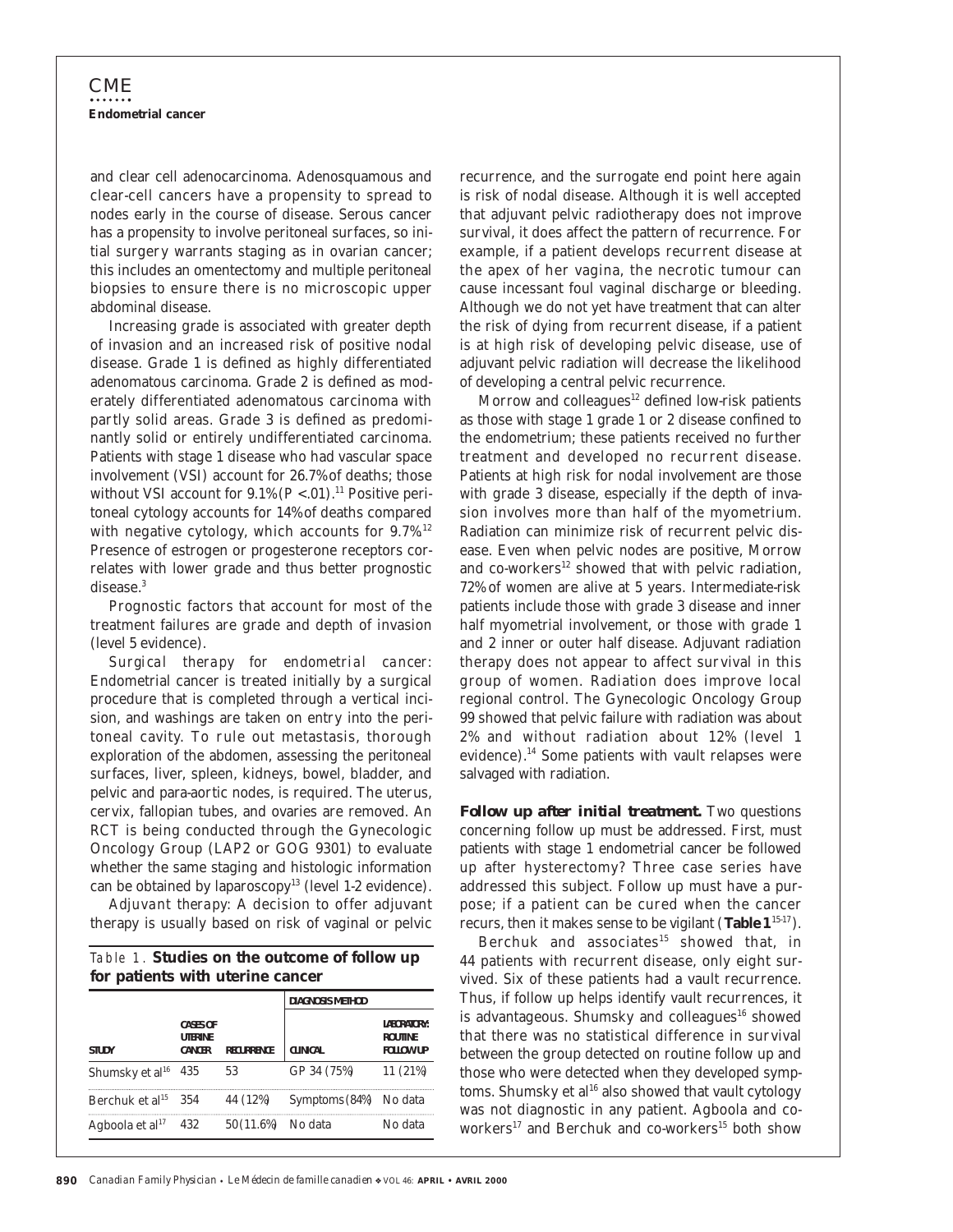no difference in survival between patients who present with and without symptoms. Thus, the role of routine follow up is in question (level 5 evidence). To determine the role of follow up, a well designed RCT needs to be conducted.

The second purpose of follow up involves dealing with other ramifications of the diagnosis of cancer and its treatment, such as sexual dysfunction or psychological distress. Which health care specialist is best able to deal with these issues (ie, gynecologic oncologist, gynecologist, family doctor, or nurse practitioner) again is unclear. At present, women with low-grade stage 1 disease at the Hamilton Regional Cancer Centre are given the option of follow up by their family physicians, gynecologists, or cancer physicians. Follow up should include discussion of symptoms and a physical examination including inspection of the vagina and a pelvic and pelvi-rectal examination. Given the limitations of health care resources, the tradition of surveillance every 3 months for 5 years of all women treated for uterine cancer through the local cancer centre has been challenged, and alternative patterns of care need to be considered.

## **Conclusion**

Family physicians have an important role in preventing uterine cancer with appropriate use of combination replacement therapy in women who still have uteri. An office endometrial sample or appropriate referral for this procedure is important in making an early diagnosis of malignancy. The importance of follow up for women who have had a diagnosis of uterine cancer remains to be determined. Consensus on which health care professionals are considered appropriate to conduct this follow up is definitely shifting toward family practitioners.

*Correspondence to: Dr Laurie Elit, Hamilton Regional Cancer Centre, Division of Gynecologic Oncology, 699 Concession St, Hamilton, ON L8V 5C2; telephone (905) 389-5688; fax (905) 575-6317; e-mail* laurie.elit@hrcc.on.ca

### **References**

- 1. National Cancer Institute of Canada, Statistics Canada, Provincial/Territorial Cancer Registries, et al. *Canadian cancer statistics 1998*. Ottawa, Ont: National Cancer Institute of Canada; 1998. p. 13.
- 2. Browman G, Levine M, Mohide A, Hayward R, Pritchard K, Gafni A, et al. The practice guidelines development cycle: a conceptual tool for practice guidelines developments and implementation. *J Clin Oncol* 1995;13(2):502-12.

## **Key points**

- Unopposed estrogen is a known risk factor for endometrial cancer. Progesterone must always be added to estrogen for women with uteri.
- Tamoxifen used to prevent recurrent breast cancer increases the risk of endometrial cancer, but the benefits of tamoxifen far outweigh the risks.
- Poor prognostic factors include increasing age, large uterus, myometrial invasion, certain cell histologies, vascular space involvement, peritoneal cytology, and absence of estrogen or progesterone receptors.
- Treatment is surgical: total hysterectomy and oophorectomy and assessment of nodes. Adjuvant radiation therapy does not alter the risk of dying, but reduces central pelvic recurrence.
- Evidence to date does not indicate the best type of follow-up assessment: regular assessment versus presentation for symptoms.

### **Points de repère**

- L'œstrogène sans opposition est un facteur de risque connu du cancer de l'endomètre. La progestérone doit toujours être ajoutée à l'œstrogène chez les femmes qui ont leur utérus.
- Le tamoxifène utilisé dans la prévention de la récurrence du cancer du sein augmente le risque de cancer de l'endomètre, mais les avantages du tamoxifène dépassent largement ses risques.
- Au nombre des facteurs de pronostic défavorables figurent l'avancement en âge, un utérus de grande taille, une invasion myométriale, certains résultats histologiques, l'entrée en cause de l'espace vasculaire, la cytologie péritonéale et l'absence de récepteurs d'œstrogène et de progestérone.
- Le traitement est de nature chirurgicale: l'hystérectomie complète et l'ovariectomie ainsi que l'évaluation des nodules. La radiothérapie adjuvante n'influence pas le risque de décès, mais réduit la récurrence au niveau pelvien central.
- Les données probantes disponibles à ce jour n'indiquent pas le meilleur type d'évaluation de suivi: une évaluation régulière ou l'apparition de symptômes.